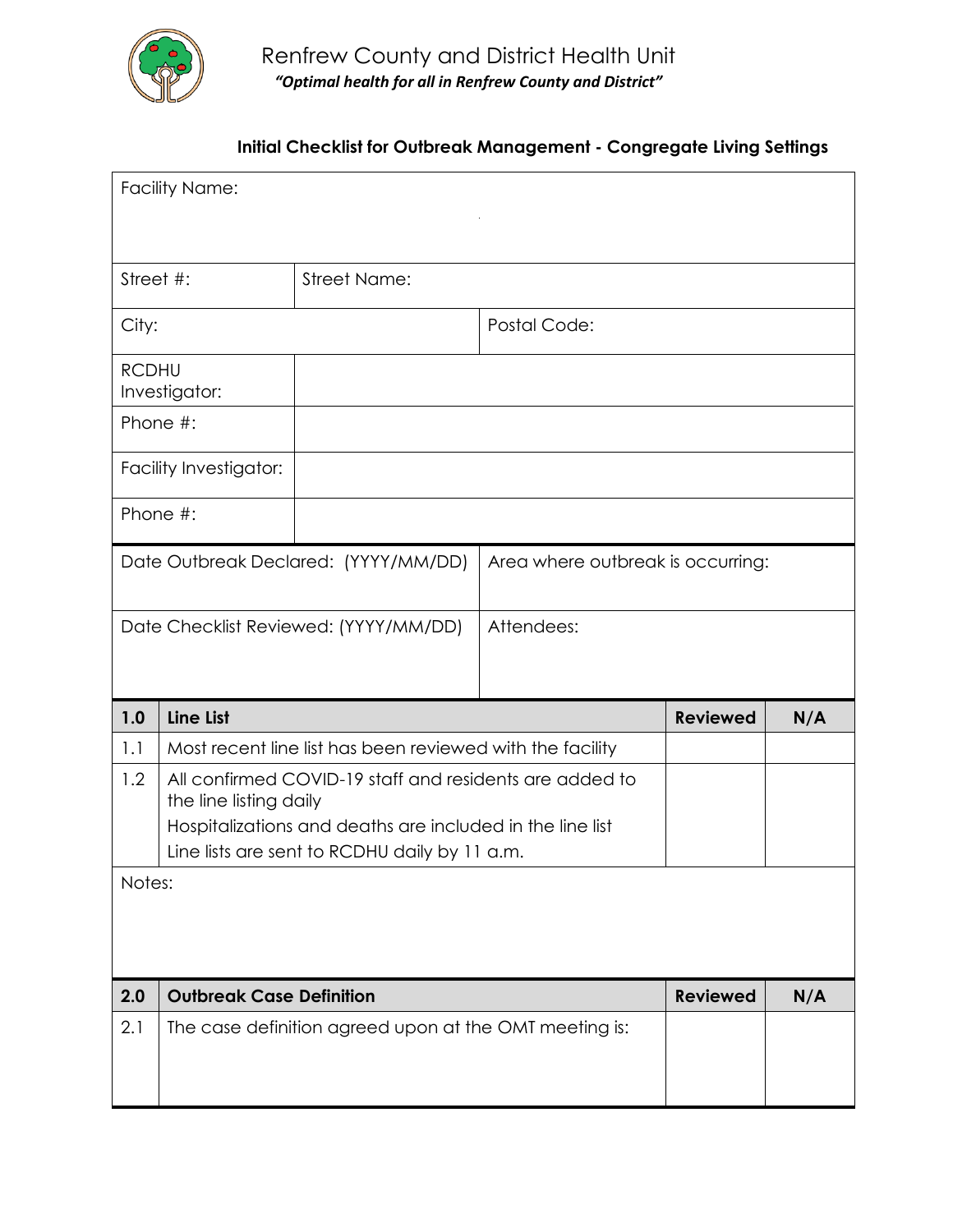

## Renfrew County and District Health Unit *"Optimal health for all in Renfrew County and District"*

| 3.0    | <b>Population at risk</b>                                                                                                                                                                                      | <b>Reviewed</b> | N/A |
|--------|----------------------------------------------------------------------------------------------------------------------------------------------------------------------------------------------------------------|-----------------|-----|
| 3.1    | Can affected areas be closed to prevent access by other<br>residents of the facility?                                                                                                                          |                 |     |
|        | <b>YES</b><br><b>NO</b>                                                                                                                                                                                        |                 |     |
|        | Can staff in affected area(s) be restricted/have minimal<br>contact with staff, resident from non-affected area(s)?                                                                                            |                 |     |
|        | <b>YES</b><br><b>NO</b>                                                                                                                                                                                        |                 |     |
|        | Can residents from the affected areas be restricted from<br>accessing non-affected areas?                                                                                                                      |                 |     |
|        | <b>YES</b><br><b>NO</b>                                                                                                                                                                                        |                 |     |
| 3.2    | If all the answers in 3.1 are "YES", only those in the affected<br>areas are the population at risk<br>Population at risk (floor/unit/facility):<br><b>Current population at risk:</b><br>Residents:<br>Staff: |                 |     |
|        | <b>Total population at the facility:</b>                                                                                                                                                                       |                 |     |
|        | Residents:<br>Staff:                                                                                                                                                                                           |                 |     |
| Notes: |                                                                                                                                                                                                                |                 |     |
| 4.0    | <b>Facility Vaccine Status</b>                                                                                                                                                                                 | <b>Reviewed</b> | N/A |
| 4.1    | Total # of fully vaccinated for COVID-19                                                                                                                                                                       |                 |     |
|        | Total facility:<br>Residents:<br>Staff:                                                                                                                                                                        |                 |     |
|        | Affected area:<br>Staff:<br>Residents:                                                                                                                                                                         |                 |     |
|        | % Fully Vaccinated for COVID-19                                                                                                                                                                                |                 |     |
|        | Total facility:<br>Residents:<br>Staff:                                                                                                                                                                        |                 |     |
|        | Affected area:<br>Residents:<br>Staff:                                                                                                                                                                         |                 |     |
|        | % 3rd Dose of COVID-19                                                                                                                                                                                         |                 |     |
|        | Total facility:<br>Residents:<br>Staff:                                                                                                                                                                        |                 |     |
|        | Affected area:<br>Residents:<br>Staff:                                                                                                                                                                         |                 |     |
| 5.0    | <b>Screening</b>                                                                                                                                                                                               | <b>Reviewed</b> | N/A |
| 5.1    | Enhanced symptom screening of staff (e.g., beginning and<br>end of shift) and residents twice daily                                                                                                            |                 |     |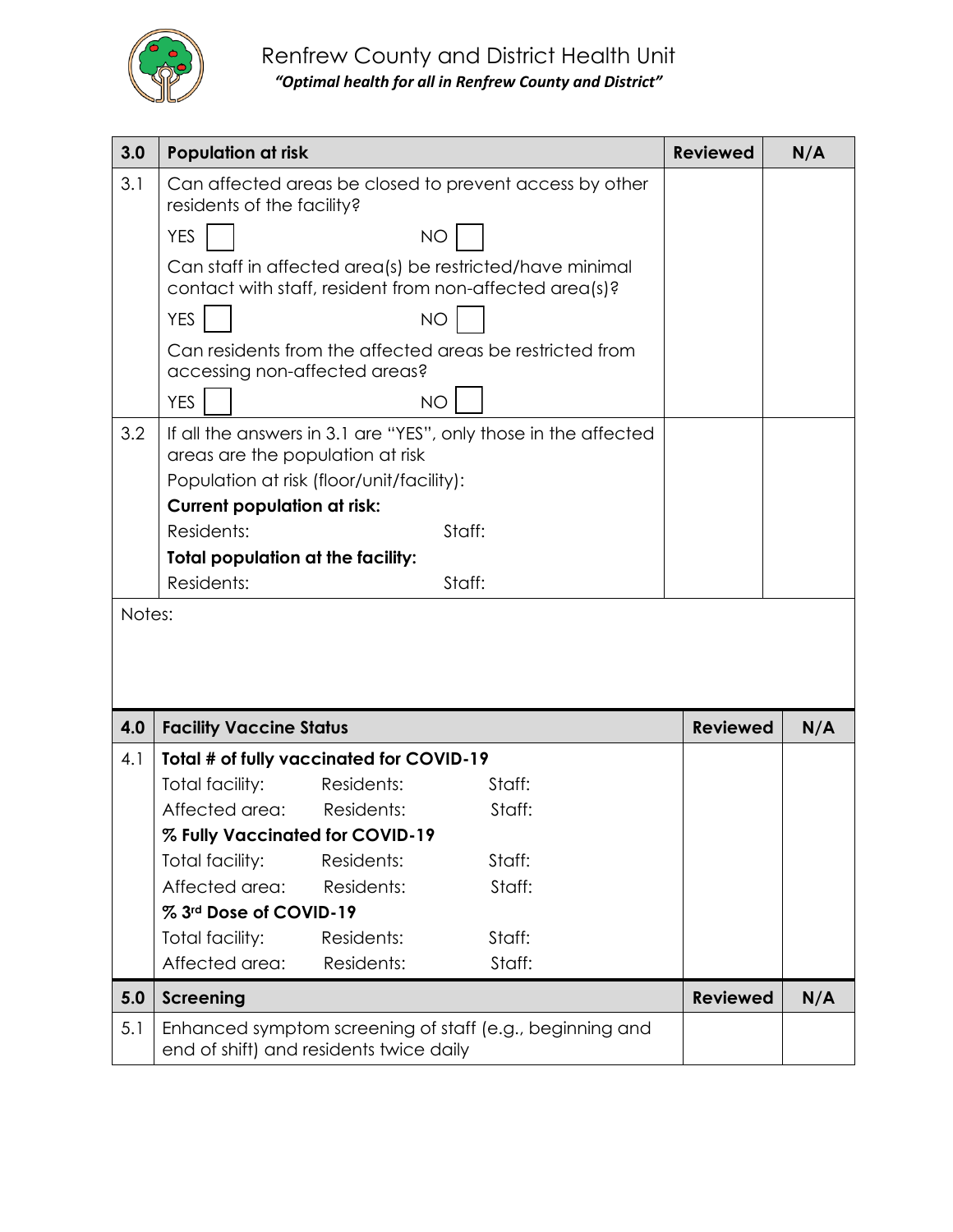

| Notes: |                                                                                                                                                                                                  |                 |     |
|--------|--------------------------------------------------------------------------------------------------------------------------------------------------------------------------------------------------|-----------------|-----|
|        |                                                                                                                                                                                                  |                 |     |
|        |                                                                                                                                                                                                  |                 |     |
| 6.0    | Signage                                                                                                                                                                                          | <b>Reviewed</b> | N/A |
| 6.1    | Post outbreak notification at all entrances to the facility and<br>in affected area(s).                                                                                                          |                 |     |
| 6.2    | Post notices on the door of residents who are on<br>Droplet/Contact precautions advising staff and visitors to<br>check in at the nursing station before entering.                               |                 |     |
| Notes: |                                                                                                                                                                                                  |                 |     |
|        |                                                                                                                                                                                                  |                 |     |
|        |                                                                                                                                                                                                  |                 |     |
|        |                                                                                                                                                                                                  |                 |     |
| 7.0    | <b>Hand Hygiene</b>                                                                                                                                                                              | <b>Reviewed</b> | N/A |
| 7.1    | Reinforce the "4 moments of hand hygiene". Clean hands<br>with 70-90% alcohol-based hand rub, if hands are not visibly<br>dirty. Wash hands with soap and water when hands are<br>visibly dirty. |                 |     |
| Notes: |                                                                                                                                                                                                  |                 |     |
|        |                                                                                                                                                                                                  |                 |     |
|        |                                                                                                                                                                                                  |                 |     |
|        |                                                                                                                                                                                                  |                 |     |
| 8.0    | <b>Universal Masking and PPE</b>                                                                                                                                                                 | <b>Reviewed</b> | N/A |
| 8.1    | Universal masking should follow Public Health Ontario's<br>Universal Mask Use in Health Care Document.                                                                                           |                 |     |
|        |                                                                                                                                                                                                  |                 |     |
| 8.2    | Face shields must be used as part of Droplet/Contact<br>Precautions.                                                                                                                             |                 |     |
|        | <b>Decision point:</b> Is it recommended to wear face shields at all<br>times while in the affected areas?                                                                                       |                 |     |
|        | <b>YES</b><br><b>NO</b>                                                                                                                                                                          |                 |     |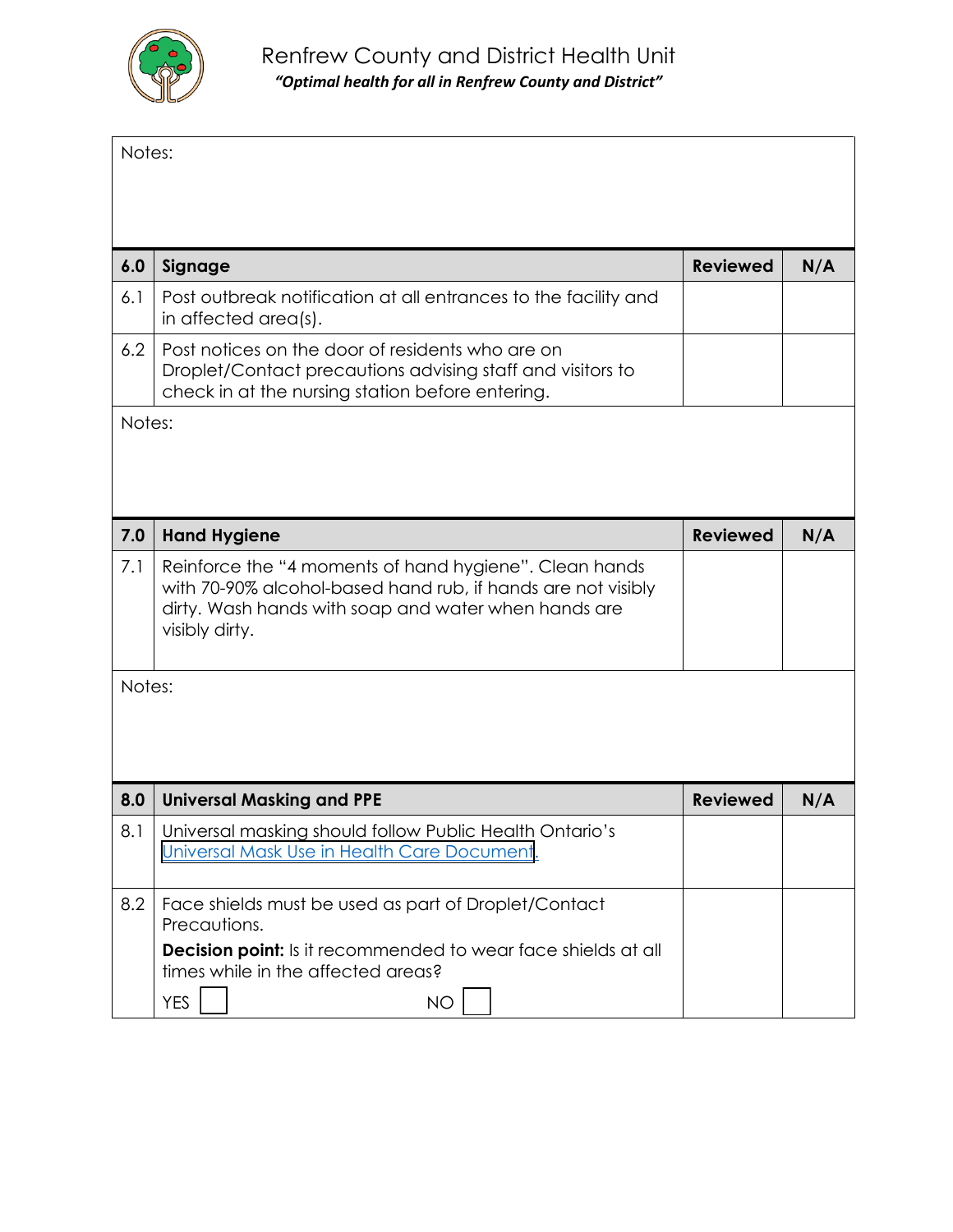

| Notes: |                                                                                                                                                                                                                                                                                                                                   |                 |     |
|--------|-----------------------------------------------------------------------------------------------------------------------------------------------------------------------------------------------------------------------------------------------------------------------------------------------------------------------------------|-----------------|-----|
|        |                                                                                                                                                                                                                                                                                                                                   |                 |     |
|        |                                                                                                                                                                                                                                                                                                                                   |                 |     |
| 9.0    | <b>Physical Distancing</b>                                                                                                                                                                                                                                                                                                        | <b>Reviewed</b> | N/A |
| 9.1    | Facility reviews physical distancing practices and strategies in<br>order to strengthen and improve measures and correct any<br>areas of non-compliance, particularly in the lunch rooms<br>and staff break/change rooms.                                                                                                         |                 |     |
| Notes: |                                                                                                                                                                                                                                                                                                                                   |                 |     |
|        |                                                                                                                                                                                                                                                                                                                                   |                 |     |
|        |                                                                                                                                                                                                                                                                                                                                   |                 |     |
| 10.0   | <b>Additional Precautions</b>                                                                                                                                                                                                                                                                                                     | <b>Reviewed</b> | N/A |
| 10.1   | Staff and visitors use appropriate PPE for residents who are<br>on Droplet/Contact Precautions.                                                                                                                                                                                                                                   |                 |     |
| 10.2   | At a minimum suspected COVID-19 cases, confirmed<br>COVID-19 cases, contacts who are not fully vaccinated and<br>roommates (regardless of vaccination status) will be placed<br>on Droplet/Contact Precautions.<br>Consult with RCDHU for direction on the remaining<br>individuals (e.g. vaccinated contacts, entire area, etc.) |                 |     |
| Notes: |                                                                                                                                                                                                                                                                                                                                   |                 |     |
| 11.0   | <b>Surveillance</b>                                                                                                                                                                                                                                                                                                               | <b>Reviewed</b> | N/A |
| 11.1   | A central record of resident surveillance monitoring is kept<br>and is readily accessible.                                                                                                                                                                                                                                        |                 |     |
| 11.2   | The facility has a process to assist with obtaining contact<br>tracing information (within the context of the facility). This<br>information (e.g. work schedules, staff assignments,<br>resident unit assignment) is readily available (if requested).                                                                           |                 |     |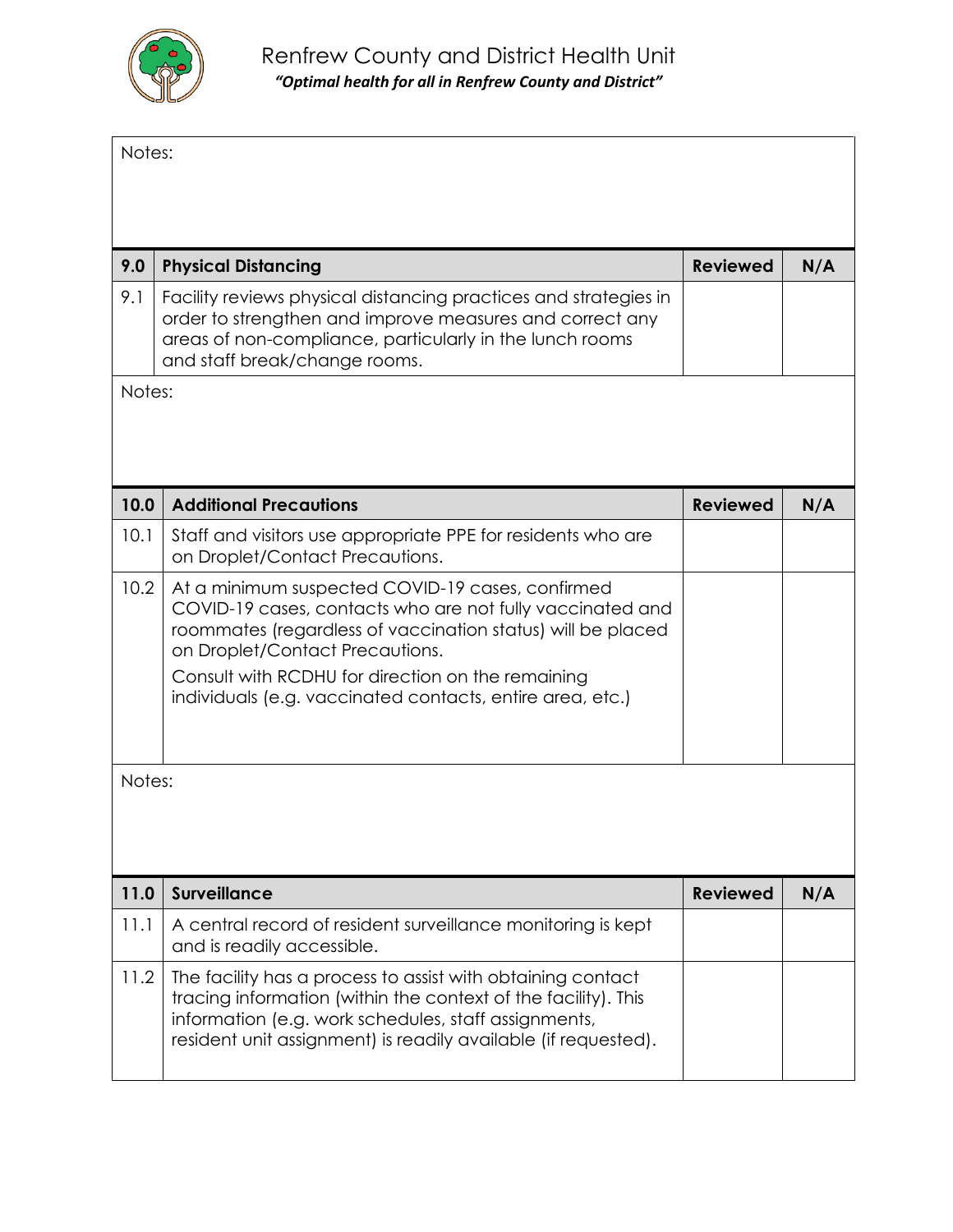

| 11.3   | The facility has a system in place to monitor staff absences in<br>all departments daily.                                                                                                                                                                                                                                                                                   |                 |     |
|--------|-----------------------------------------------------------------------------------------------------------------------------------------------------------------------------------------------------------------------------------------------------------------------------------------------------------------------------------------------------------------------------|-----------------|-----|
| 11.4   | The facility conducts, at a minimum, weekly Outbreak<br>Management Team (OMT) meetings.<br>Attendees should include, but not limited to: medical<br>director, RCDHU, IPAC Representative, Facility<br>Management, and other essential team members from<br>the facility.<br><b>Decision point:</b> who will set-up, schedule, send invites and<br>take minutes for the OMT? |                 |     |
| 11.5   | The facility must contact RCDHU the next day at 8:00 a.m. if<br>there is a significant change in severity of illness or number of<br>deaths. • Regular Business Hours: 613-732-3629<br>Afterhours/Evenings: 613-735-9926<br>$\bullet$                                                                                                                                       |                 |     |
| Notes: |                                                                                                                                                                                                                                                                                                                                                                             |                 |     |
| 12.0   | Testing                                                                                                                                                                                                                                                                                                                                                                     | <b>Reviewed</b> | N/A |
|        |                                                                                                                                                                                                                                                                                                                                                                             |                 |     |
| 12.1   | An outbreak number has been issued and provided to<br>the facility.                                                                                                                                                                                                                                                                                                         |                 |     |
| 12.2   | The facility has a master list of all residents and staff for<br>cross referencing and lab result look-up if needed.                                                                                                                                                                                                                                                        |                 |     |
| 12.3   | All specimens sent for testing that are linked to the outbreak<br>have the following information on the lab requisition:<br>Outbreak #<br>$\bullet$<br><b>RCDHU MOH information</b><br>Facility physician (e.g. medical director)<br>Correct PHO Auto Fax                                                                                                                   |                 |     |
|        | <b>COVID-19 and Respiratory Virus Test Requisition Form</b>                                                                                                                                                                                                                                                                                                                 |                 |     |
| 12.4   | Staff who are directed to an assessment centre or pharmacy<br>for testing are provided with the outbreak # which is to be<br>included on the COVID-19 lab requisition form.                                                                                                                                                                                                 |                 |     |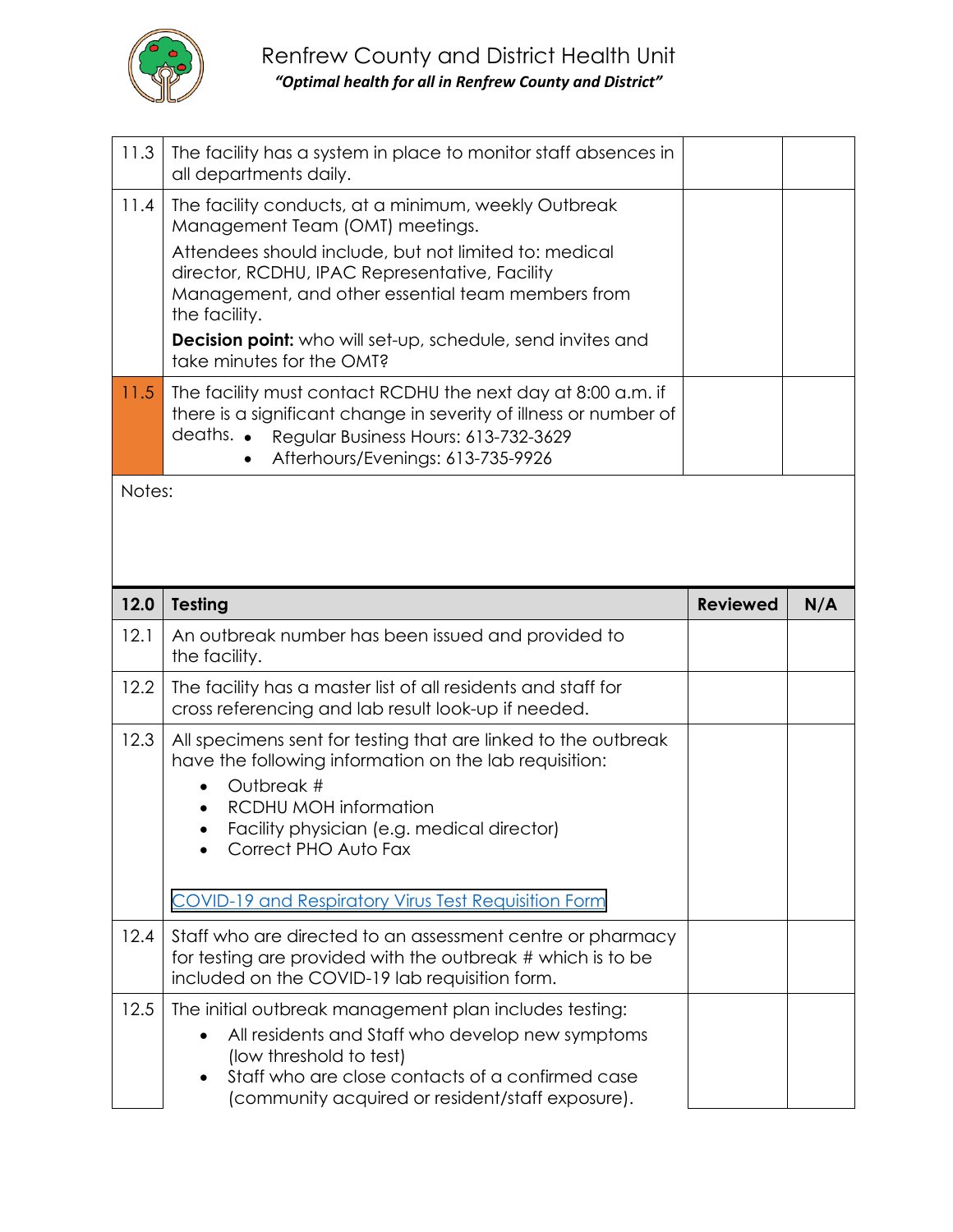

|        | Residents who are close contacts of a confirmed case                                              |                 |     |
|--------|---------------------------------------------------------------------------------------------------|-----------------|-----|
|        | Decision point:                                                                                   |                 |     |
|        | Do other residents and staff on the unit need to be tested?                                       |                 |     |
|        | <b>YES</b><br><b>NO</b>                                                                           |                 |     |
|        | If yes, specify who, frequency, test type (RAT vs. PCR):                                          |                 |     |
|        |                                                                                                   |                 |     |
|        |                                                                                                   |                 |     |
| 12.6   | Review testing capacity/plan"<br>Who will be testing residents:                                   |                 |     |
|        |                                                                                                   |                 |     |
|        | Who will be testing staff:                                                                        |                 |     |
|        |                                                                                                   |                 |     |
| 12.7   | The facility will transport the specimens during an outbreak<br>to:                               |                 |     |
|        | Public Health Ontario Labs                                                                        |                 |     |
|        | Other Lab                                                                                         |                 |     |
|        | Specify:                                                                                          |                 |     |
|        |                                                                                                   |                 |     |
|        |                                                                                                   |                 |     |
| Notes: |                                                                                                   |                 |     |
|        |                                                                                                   |                 |     |
|        |                                                                                                   |                 |     |
| 13.0   | Cohorting                                                                                         | <b>Reviewed</b> | N/A |
| 13.1   | Facility has criteria and a plan for cohorting (grouping)<br>residents and staff                  |                 |     |
|        | Resource: PHO - Cohorting in Outbreaks in                                                         |                 |     |
|        | <b>Congregate Living Settings</b>                                                                 |                 |     |
| 13.3   | Discuss staff cohorting plan with RCDHU (e.g. nursing,<br>physiotherapy, recreational).           |                 |     |
|        | Staff on affected the affected unit(s) should not be assigned                                     |                 |     |
|        | to any other units for the duration of the outbreak. This is                                      |                 |     |
|        | critical for staff who are providing direct care. If this is not<br>possible, discuss with RCDHU. |                 |     |
| 13.4   | When possible, residents on an affected area who smoke                                            |                 |     |
|        | should not leave the unit (e.g. there is a designated<br>smoking area for their unit).            |                 |     |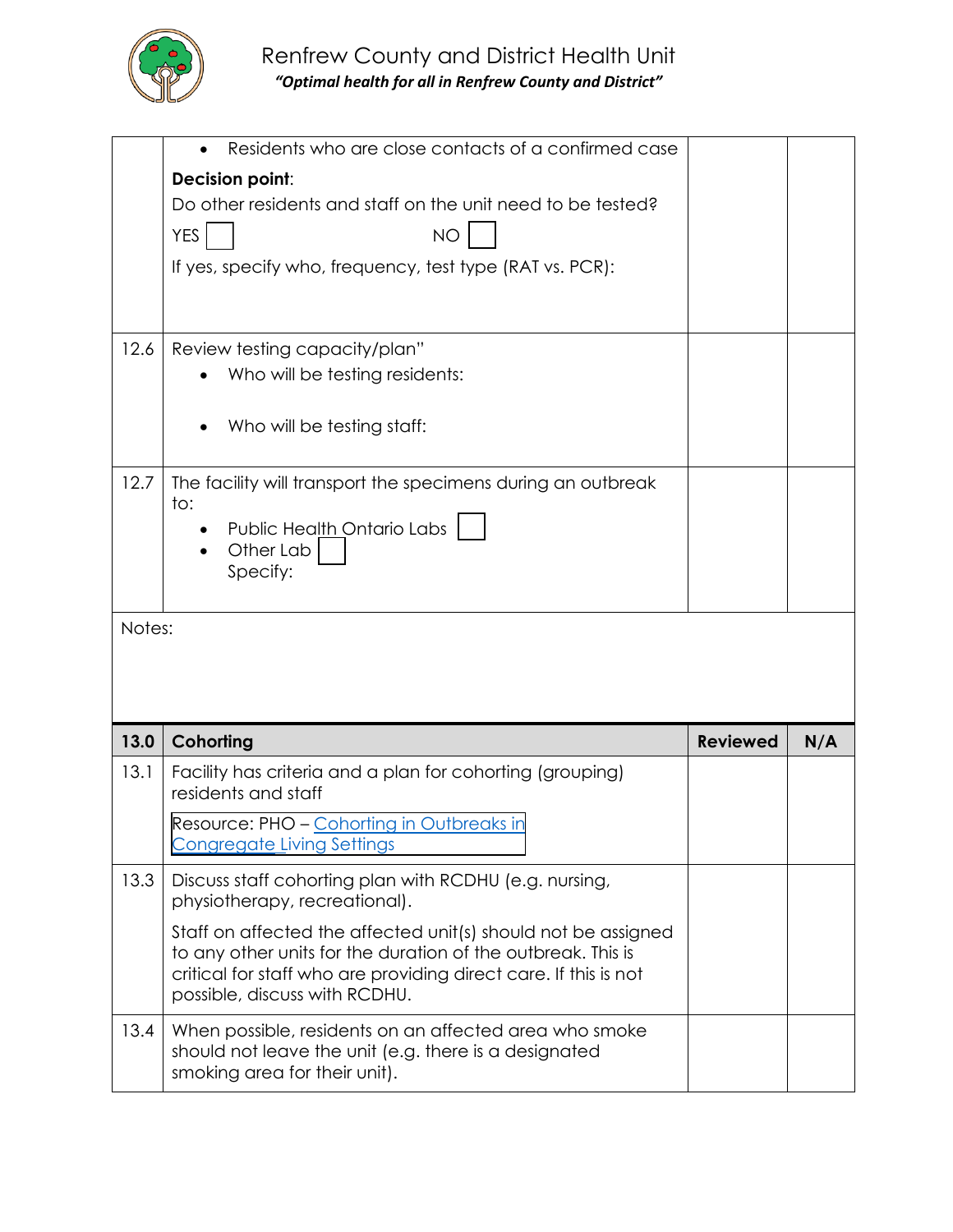

|        | When it is not possible to have a smoking area designated to<br>the affected unit, cohorting of residents should be preserved<br>(e.g. residents from different units should not mix). |                 |     |
|--------|----------------------------------------------------------------------------------------------------------------------------------------------------------------------------------------|-----------------|-----|
|        | The facility should have a plan to preserve cohorting when<br>residents smoke.                                                                                                         |                 |     |
| Notes: |                                                                                                                                                                                        |                 |     |
|        |                                                                                                                                                                                        |                 |     |
|        |                                                                                                                                                                                        |                 |     |
| 14.0   | <b>Environmental Cleaning</b>                                                                                                                                                          | <b>Reviewed</b> | N/A |
| 14.1   | The health care disinfectant should be broad-spectrum<br>virucidal (effective against non-enveloped viruses).                                                                          |                 |     |
|        | Disinfectant used:                                                                                                                                                                     |                 |     |
|        | Contact time:                                                                                                                                                                          |                 |     |
| 14.2   | Environmental services staff are cohorted to work on the<br>affected unit, whenever possible.                                                                                          |                 |     |
| 14.3   | Room terminal cleaning must be completed after a COVID-<br>19 positive resident has been D/C from Droplet/Contact<br>Precautions.                                                      |                 |     |
| 14.4   | Larger equipment (e.g. food carts, laundry cart) should be<br>dedicated to a single area, if possible.                                                                                 |                 |     |
|        | If equipment cannot be dedicated to a single area, it must<br>be cleaned and disinfected prior to moving the equipment<br>to another area.                                             |                 |     |
| 14.5   | Trolleys used for in-room meal service are cleaned and<br>disinfected after each use.                                                                                                  |                 |     |
| 14.6   | Clean and disinfect communal shower/tub rooms after each<br>resident use.                                                                                                              |                 |     |
| 14.7   | Laundry and Waste Management: No special precautions<br>are recommended                                                                                                                |                 |     |
|        | Resource: PIDAC - Best Practices for Environmental Cleaning<br>for Prevention and Control of Infections in All Health Care<br>Settings (p. 69 - 78)                                    |                 |     |
| Notes: |                                                                                                                                                                                        |                 |     |
|        |                                                                                                                                                                                        |                 |     |
|        |                                                                                                                                                                                        |                 |     |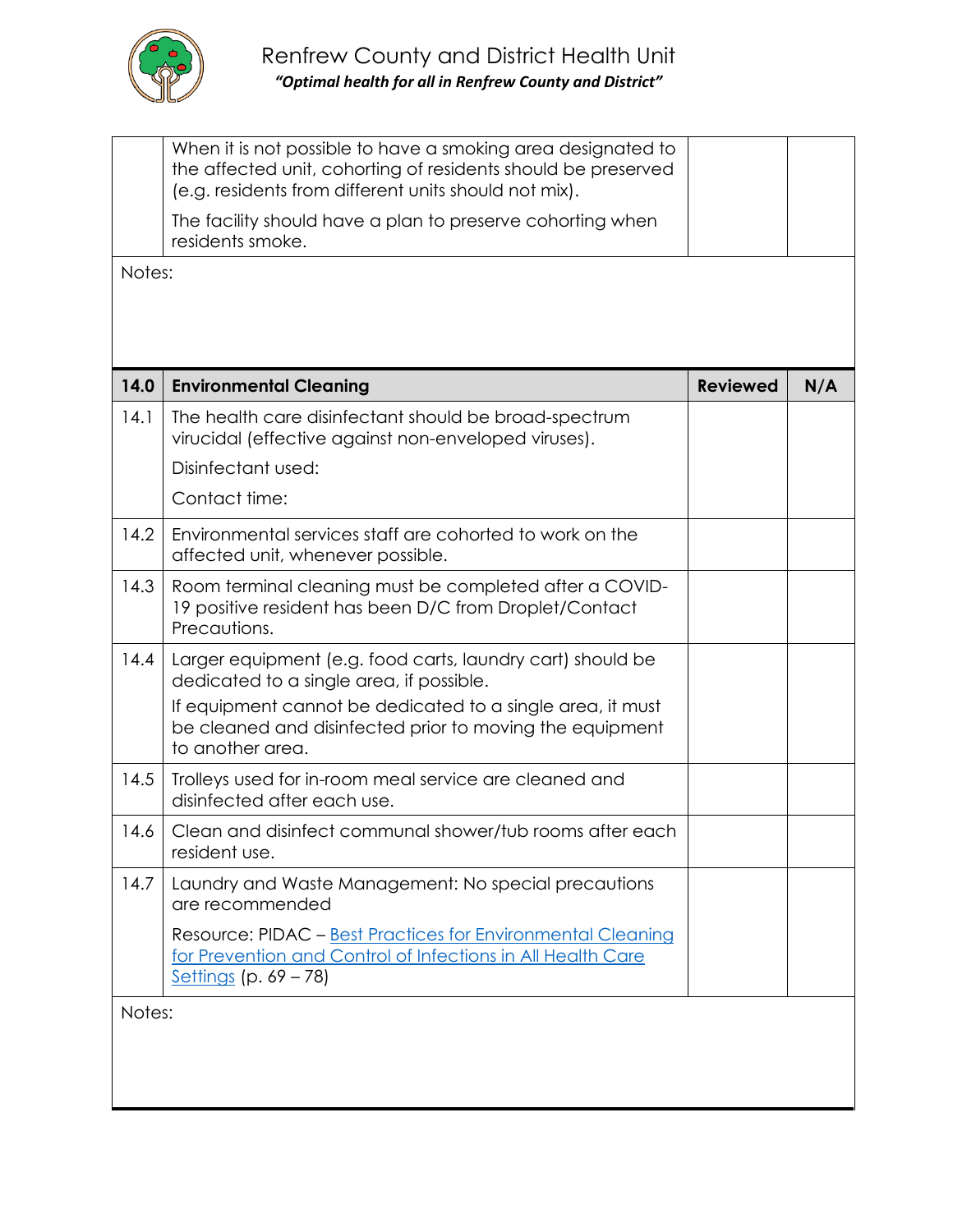

| 15.0   | <b>Admissions and Transfers</b>                                                                                                                                                                                              | <b>Reviewed</b> | N/A |
|--------|------------------------------------------------------------------------------------------------------------------------------------------------------------------------------------------------------------------------------|-----------------|-----|
| 15.1   | Admissions and transfers must follow the Ministry guidance.                                                                                                                                                                  |                 |     |
| 15.2   | Admissions and transfers are not recommended.<br>Example times when admissions or transfers could take<br>place:<br>Resident is fully vaccinated for COVID-19.                                                               |                 |     |
|        | Residents that are previously positive and are resolved<br>٠<br>Resident is infectious and returning to an affected<br>$\bullet$<br>unit/area<br>Resident is returning to facility at end of life<br>(compassionate reasons) |                 |     |
| 15.3   | If a resident is transferred during an outbreak:                                                                                                                                                                             |                 |     |
|        | The need for Droplet/Contact Precautions is<br>communicated to the transferring service and<br>receiving facility ahead of transfer.<br>Droplet/Contact Precautions are maintained by staff<br>$\bullet$<br>during transfer  |                 |     |
| 15.4   | Receiving facility to notify the transferring facility and RCDHU<br>if a resident develops symptoms of COVID-19 and/or is<br>diagnosed with COVID-19 within 14 days of transfer.                                             |                 |     |
| Notes: |                                                                                                                                                                                                                              |                 |     |
| 16.0   | <b>Absences and Leaves</b>                                                                                                                                                                                                   | <b>Reviewed</b> | N/A |
| 16.1   | Admissions and transfers must follow the Ministry guidance.                                                                                                                                                                  |                 |     |
| Notes: |                                                                                                                                                                                                                              |                 |     |
| 17.0   | <b>Group Activities and Communal Dining</b>                                                                                                                                                                                  | <b>Reviewed</b> | N/A |
| 17.1   | <b>Decision Point</b> - All group and non-essential activities:                                                                                                                                                              |                 |     |
|        | Are cancelled/suspended on the affected area.<br>$\bullet$ (                                                                                                                                                                 |                 |     |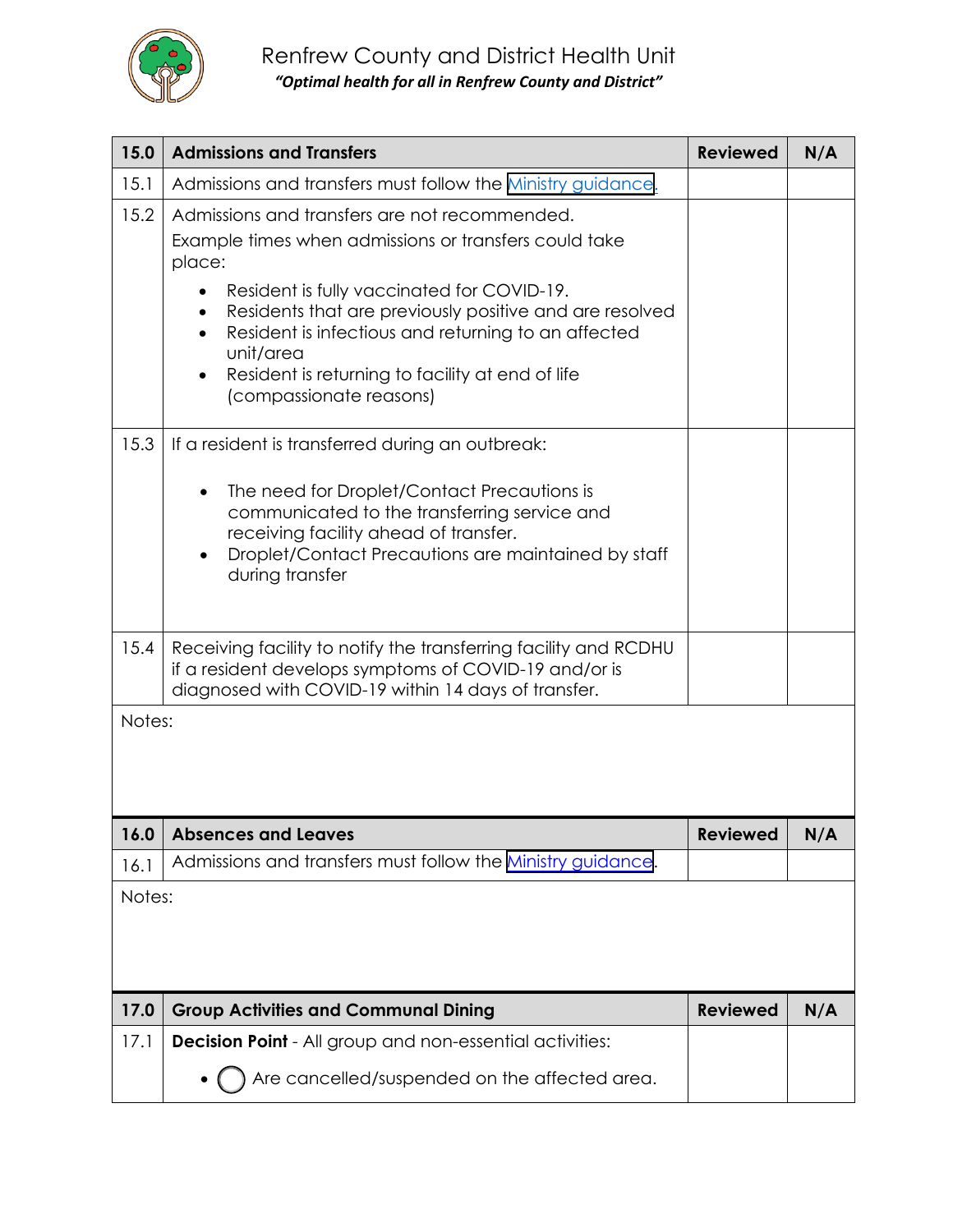

|        | Permitted on the unit for those who are not on<br>Droplet/Contact Precautions.                                                                                                                                                                                                                                                                                  |                 |     |
|--------|-----------------------------------------------------------------------------------------------------------------------------------------------------------------------------------------------------------------------------------------------------------------------------------------------------------------------------------------------------------------|-----------------|-----|
| 17.2   | If group activities are continued, they must:<br>Be restricted to a single unit/area (do not mix<br>residents from different areas).<br>Ensure physical distancing (at least 2 metres apart<br>from one another).<br>Be limited to the smallest feasible group size<br>(maximum 5). Where possible, the groups should<br>remain the same across all activities. |                 |     |
| 17.3   | <b>Decision Point</b> - Communal dining is stopped and all meals<br>must be eaten in the residents room:<br>For the affected residents (e.g., COVID-19 positive,<br>$\bullet$<br>symptomatic, close contacts)<br>For residents who are not fully vaccinated<br>٠<br>For all residents on the affected area                                                      |                 |     |
| 17.4   | If communal dining is continued on the affected area, it is<br>only permitted within the affected area (i.e., residents must<br>not leave the unit if the only available communal dining is<br>not on their unit).                                                                                                                                              |                 |     |
| 17.5   | Multi-use meal items, such as trays, cutlery, and plates, must<br>be cleaned and disinfected after each use. Disposable meal<br>items are not required.                                                                                                                                                                                                         |                 |     |
| Notes: |                                                                                                                                                                                                                                                                                                                                                                 |                 |     |
| 18.0   | Staff (includes students and volunteers)                                                                                                                                                                                                                                                                                                                        | <b>Reviewed</b> | N/A |
| 18.1   | Staffing levels/resources in all departments (e.g.,<br>nursing, client care providers, and housekeeping) are<br>regularly reviewed and deemed adequate to support<br>the facility's operational needs during an outbreak, as<br>staffing demands may increase.                                                                                                  |                 |     |
|        |                                                                                                                                                                                                                                                                                                                                                                 |                 |     |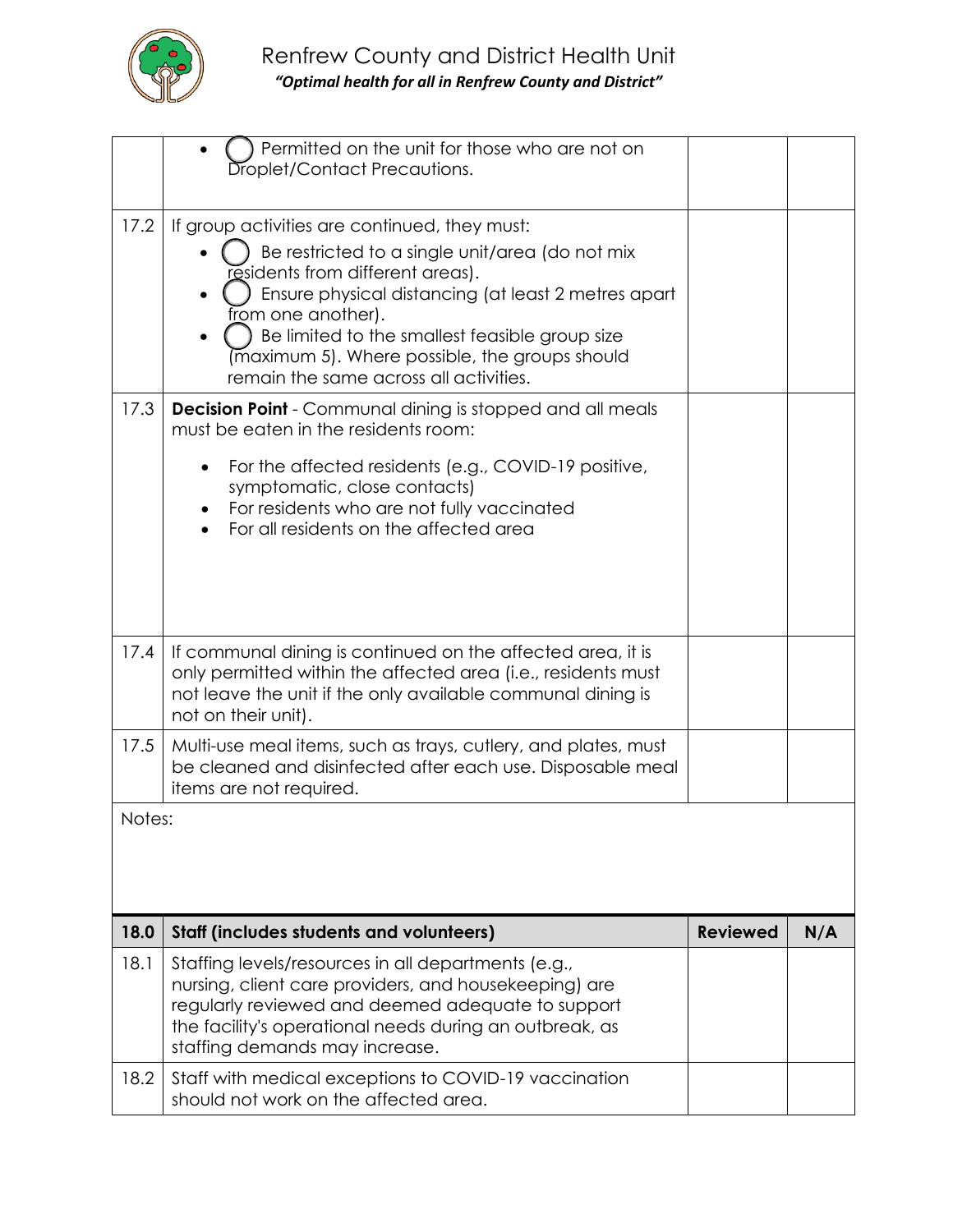

| 18.3   | Staff are advised to self-monitor for COVID-19 symptoms.                                                                                                                                                                                                                                                                                 |                 |     |
|--------|------------------------------------------------------------------------------------------------------------------------------------------------------------------------------------------------------------------------------------------------------------------------------------------------------------------------------------------|-----------------|-----|
| Notes: |                                                                                                                                                                                                                                                                                                                                          |                 |     |
|        |                                                                                                                                                                                                                                                                                                                                          |                 |     |
| 19.0   | <b>Staff Spaces / Break Areas</b>                                                                                                                                                                                                                                                                                                        | <b>Reviewed</b> | N/A |
| 19.1   | Staff on the affected area should maintain cohorting during<br>breaks (i.e., they should not mix with staff from other areas).<br>Ideally, break areas and change rooms are available on the<br>affected area                                                                                                                            |                 |     |
| 19.2   | Masks should be worn in break areas unless eating or<br>drinking.                                                                                                                                                                                                                                                                        |                 |     |
| 19.3   | If relevant, disposable eye protection should be discarded<br>prior to entering break spaces; reusable eye protection<br>should be appropriately cleaned, disinfected and safely<br>stored prior to eating and drinking and not placed on<br>surfaces where food and drink are also located.                                             |                 |     |
| 19.4   | Eating and drinking should only take place in designated<br>break areas.                                                                                                                                                                                                                                                                 |                 |     |
| Notes: |                                                                                                                                                                                                                                                                                                                                          |                 |     |
| 20.0   | <b>Occupational Health</b>                                                                                                                                                                                                                                                                                                               | <b>Reviewed</b> | N/A |
| 20.1   | If a staff develops symptoms of COVID-19 at work they must<br>immediately perform hand hygiene, do not remove their<br>mask, maintain physical distancing, inform their immediate<br>manager/supervisor, avoid further resident contact, collect<br>PCR test prior to leaving the facility (if possible) and then<br>leave the facility. |                 |     |
| 20.2   | Staff who have developed symptoms (even mild or transient)<br>should have a COVID-19 PCR test as soon as possible and<br>should not return to work prior to the result being available.                                                                                                                                                  |                 |     |
| 20.3   | An occupational health plan is in place to clear COVID-19<br>positive staff to return to work once they have completed the<br>required isolation period and are well.                                                                                                                                                                    |                 |     |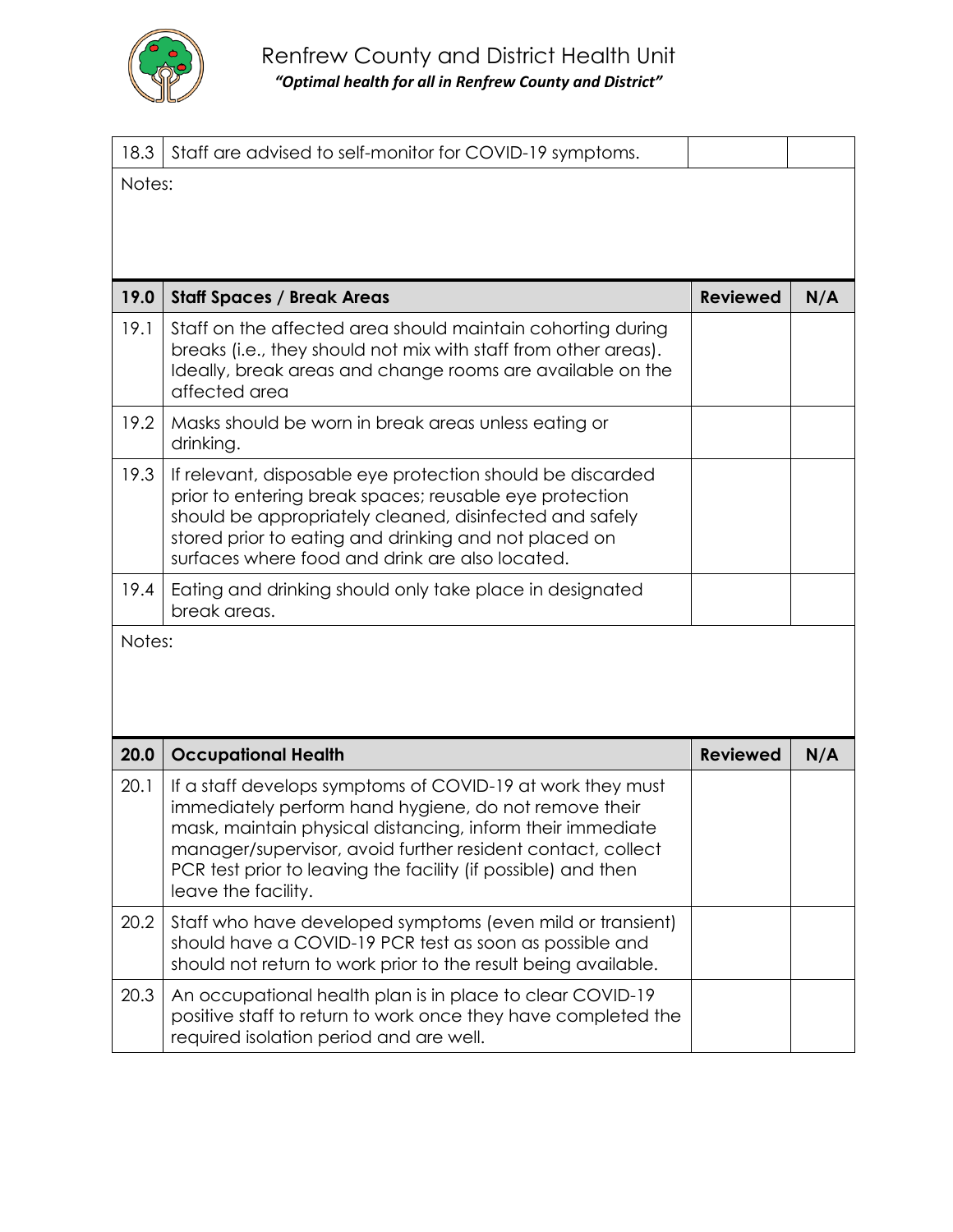

| 20.4   | Suspected and confirmed staff COVID-19 cases are<br>prohibited/excluded from working until they have<br>completed the required self-isolation period.<br>Do not consult with RCDHU if work-self-isolation is being<br>considered. Resource: Omicron Surge Management of<br>Critical StaffingShortages in Highest Risk Settings                                                                                                                            |                 |     |
|--------|-----------------------------------------------------------------------------------------------------------------------------------------------------------------------------------------------------------------------------------------------------------------------------------------------------------------------------------------------------------------------------------------------------------------------------------------------------------|-----------------|-----|
| Notes: |                                                                                                                                                                                                                                                                                                                                                                                                                                                           |                 |     |
| 21.0   | <b>Visitor Control Measures</b>                                                                                                                                                                                                                                                                                                                                                                                                                           | <b>Reviewed</b> | N/A |
| 21.1   | Signage communicating visitor restrictions are posted at the<br>entrance the entrance to the building and the affected<br>area.                                                                                                                                                                                                                                                                                                                           |                 |     |
| 21.2   | General visitors are generally NOT permitted to the<br>affected area during a confirmed outbreak.                                                                                                                                                                                                                                                                                                                                                         |                 |     |
| 21.3   | Essential Visitors are the only type of visitor allowed to enter<br>the affected area when the facility is in outbreak.                                                                                                                                                                                                                                                                                                                                   |                 |     |
| 21.4   | Essential visitors must:<br>Follow all IPAC measures as well as any other specific<br>home policies during their visit.<br>Be instructed on proper hand hygiene and donning<br>$\bullet$<br>and doffing of required PPE when visiting or caring for<br>residents who are on Droplet/Contact Precautions.<br>Consider restricting visitors to visiting ONE resident only<br>$\bullet$<br>and they must exit the facility immediately after their<br>visit. |                 |     |